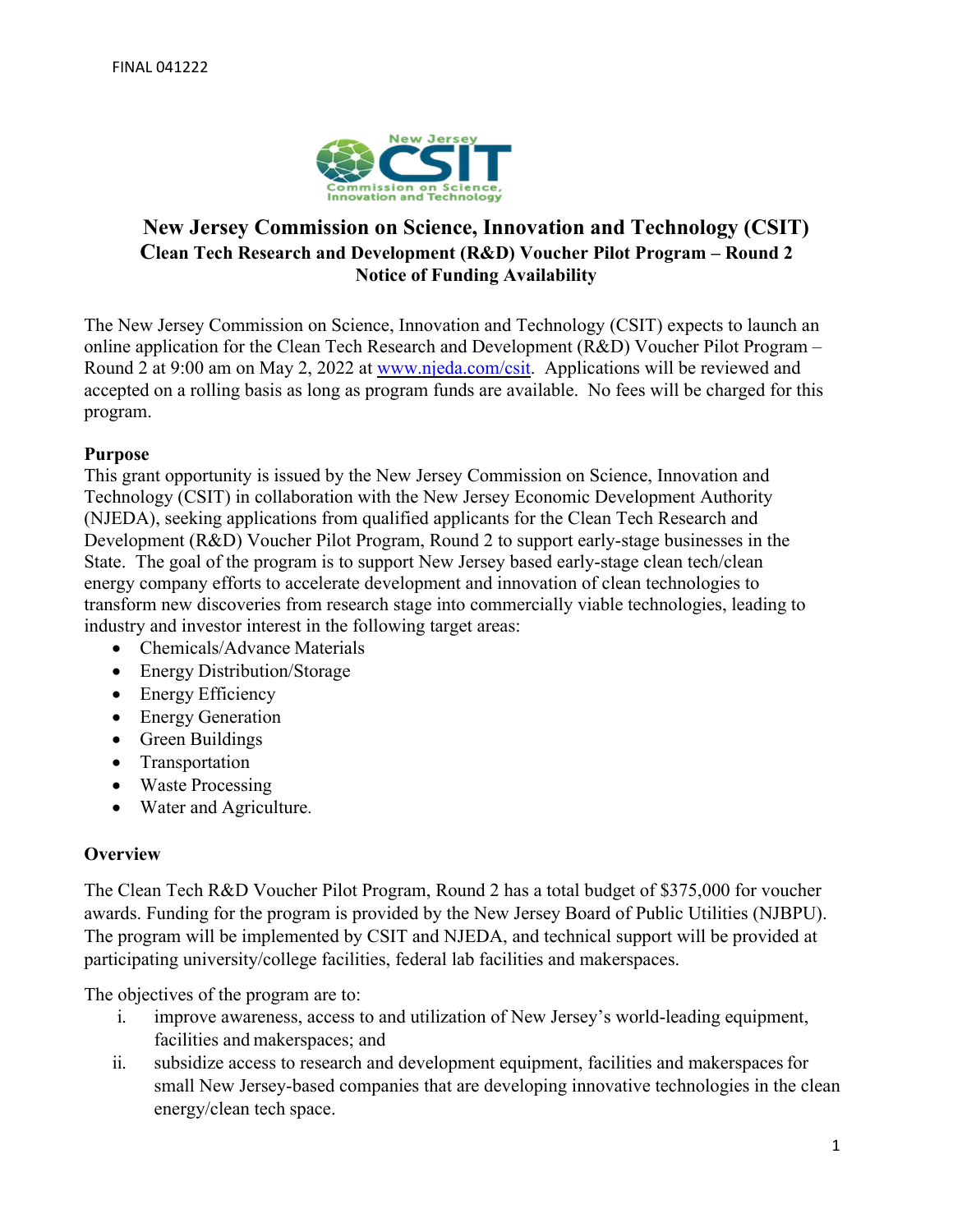# **Program Details**

The program will subsidize the cost of access to participating New Jersey facilities and makerspaces for businesses to access equipment, labs, and facilities for clean energy/clean technological research and development. An asset map listing New Jersey university/college and federal laboratory facilities will be available on the CSIT webpage (www.njeda.com/csit).

Each approved voucher will be valid for a period of six months, starting from date of the execution of the Voucher Agreement. Any unused approved voucher amounts will be cancelled after the six month period and returned to the program budget for future use. At CSIT's sole discretion, a onetime voucher extension of up to three months may be approved if requested in writing.

Provided that funding is available, all complete applications that meet the eligibility criteria and are in compliance with the required documentation are eligible for funding.

# **Eligibility**

To be eligible for the Clean Tech R&D Voucher Pilot Program, Round 2, applicant companies must:

- Be registered to conduct business in New Jersey at the time of application.
- Have no more than 25 full-time employees (FTE calculated on a 35 hour work week) at time of application.
- One hundred percent of project work for which the voucher is being sought must be conducted in New Jersey.
- A minimum of one full-time employee must be working in New Jersey at time of application, during the review process and throughout the voucher duration (FTE calculated on a 35-hour work week).
- Fifty percent or more of the total work of the applicant company's employees, including founders, and contractors must be conducted in New Jersey (FTE calculated on a 35-hour work week).
- The applicant company must obtain a signed approval letter from a participating facility confirming that they are capable and willing to provide the services that will be supported by the voucher.
- The applicant company must be developing or testing clean technologies intended to avoid emissions of, or recapture of, greenhouse gases and/or criteria pollutants, or to enable such avoidance or recapture in the following target areas:
	- o Chemicals/Advance Materials
	- o Energy Distribution/Storage
	- o Energy Efficiency
	- o Energy Generation
	- o Green Buildings
	- o Transportation
	- o Waste Processing
	- o Water and Agriculture.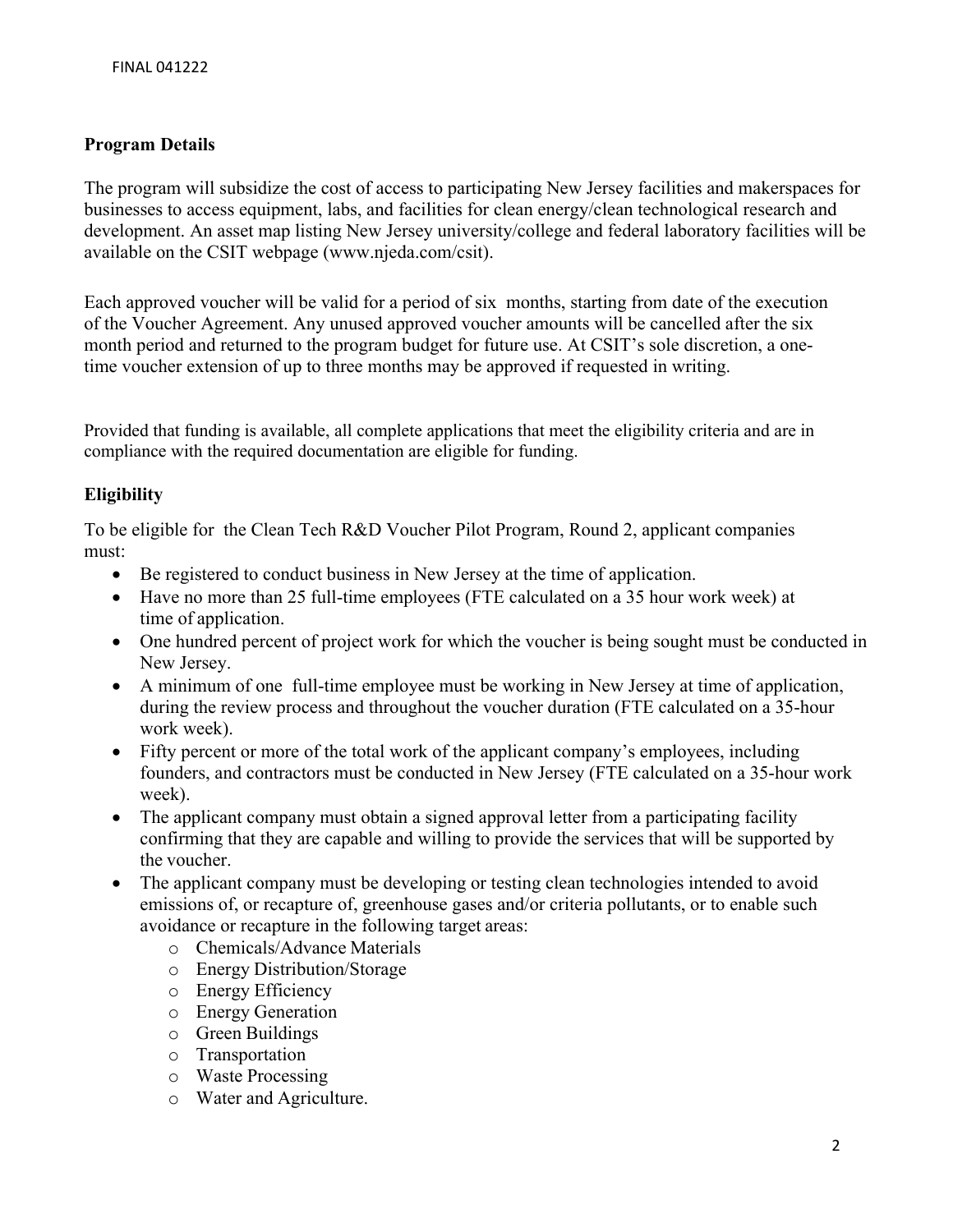Applicant companies must have 25 or fewer full-time employees (FTE calculated on a 35 hour work week) to receive a voucher to cover the cost of the service or access to a participating facility.

To participate a facility must:

- be in a two or four-year college or university (public, state, or non-profit) located in New Jersey, or a federal lab facility or a makerspace located in New Jersey.
- allow outside businesses to utilize research and development facilities on fee-for-service basis; and
- provide a contact person to facilitate requests and participate in Clean Tech R&D Voucher Committee meetings.

All applicant projects must be for a minimum technology development level of TRL 1 (*Basic research*) through a maximum developmental level of TRL 7 (*Full- scale, similar (prototypical) system demonstrated in relevant environment*). Please consult Attachment A for an explanation of these US Department of Energy definitions.

#### **Eligible Uses**

Eligible applicants can receive vouchers of \$1,000 up to \$25,000 to defray one hundred percent the costs associated with any of the following services or activities in a participating New Jersey university or federal laboratory facility:

- 1. Use of facility equipment and technicians for testing and development.
- 2. Training in preparation for independent use of the facility equipment.

The vouchers are intended for specific, early-stage clean tech/clean energy-related development projects. All requests should be specifically related to the particular project for which the voucher is sought. The following uses are ineligible under this program:

- Manufacturing of products for sale or commercial use.
- Real estate rental expenses.

# **Grant Amounts**

Eligible applicants can receive vouchers of \$1,00 up to \$25,000. Each eligible applicant can apply for multiple vouchers up to a cap of \$25,000 in the aggregate over any 12-month period.

Voucher award funds will be disbursed by CSIT to the eligible applicant after the completion of the scope of work at the corresponding facility, submission of an approved project completion report, and an expense invoice detailing the costs expended and services provided.

# **Application Process**

The application will open at 9:00 am on May 2, 2022 at www.njeda.com/csit. Applications will be accepted on a rolling basis as long as program funds are available. All applications to the Clean Tech R&D Voucher Pilot Program must include the following documentation:

1. Completed online application via CSIT Portal including a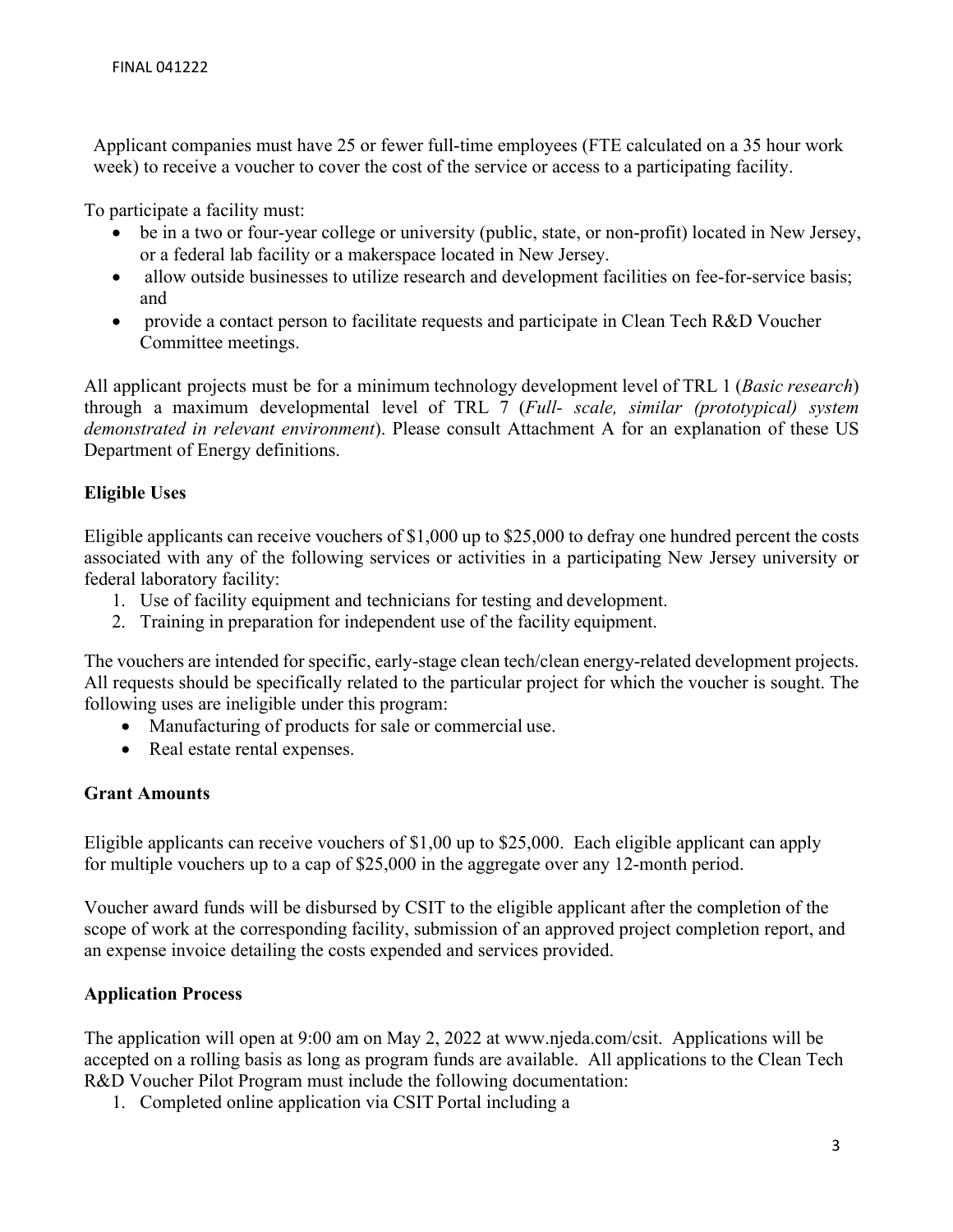- a. Signed Application Certification and
- b. Completed CSIT Legal Debarment Questionnaire.
- 2. Summary of the most recent internal applicant company payroll (detailing information on each employee of the company, number of hours worked per week and primary work location).
- 3. Current employee information as appropriate for the applicant company's structure and staffing (i.e., most recent Federal 941, NJ WR-30 (W2 employees) or 1099 (contractors), Shareholder Agreement or K-1).
- 4. Current New Jersey tax clearance certificate listing New Jersey Commission on Science, Innovation and Technology. (See [https://www16.state.nj.us/NJ\\_PREMIER\\_EBIZ/jsp/home.jsp.](https://www16.state.nj.us/NJ_PREMIER_EBIZ/jsp/home.jsp)) All certificates that do not specifically list CSIT will be rejected.
- 5. Approval letter from a participating New Jersey university or federal laboratory facility.
- 6. Copy of a signed agreement between the applicant and facility.

The following steps detail the application submission process:

- i. All companies wishing to apply must begin their application by completing the intake portion of the application. This includes questions concerning the applicant; the proposed scope of work; the type of facilities for which access is being requested; and if known, the New Jersey university or federal laboratory at which such facilities are located; and program eligibility information. CSIT will review the intake information and forward the project technical requirements to the Clean Tech Research and Development (R&D) Voucher Pilot Program university/college and federal laboratory review committee
- ii. The university/college and federal laboratory review committee (consisting of representatives from each participating university/college and federal laboratory facility) will review the intake forms of each applicant on a rolling basis and direct the application to the relevant facility where the applicant intends to work or the most suitable facility to conduct work
- iii. Facility staff will contact each applicant to submit a detailed project proposal describing the intended scope of work. The applicant and the participating facility will review the scope of work and, if the participating facility agrees to the work, the applicant will complete the facility's application process and sign any relevant forms with the university/college or federal laboratory. The facility will then issue an approval letter to the applicant for the CSIT program detailing the services to be provided and the full cost before application of a voucher.
- iv. CSIT will provide the applicant a submission code to finalize their application with all required documentation, including the approval letter and a copy of any facility agreements from the participating facility. The application must be completed within six weeks of the receipt of the submission code from CSIT. If the application is not completed, the approval will be cancelled, and the reserved funds returned to the program budget.
- v. All submitted applications will be reviewed by CSIT for document completeness and compliance on a rolling basis. Following the completeness review, applicants with missing documentation will receive an email notification from CSIT to re-submit any missing or incomplete required documentation.
- vi. Once an application has been reviewed and approved, the voucher funds will be reserved for six months from the date of the voucher reservation approval letter. During this period, the applicant and CSIT must execute a Voucher Agreement detailing the terms and conditions of the voucher and complete the voucher use at the respective facility. At CSIT's sole discretion, a voucher reservation may be extended for one three-month period if requested in writing prior to expiration.
- vii. At the end of the voucher period, the applicant will submit to CSIT a completion report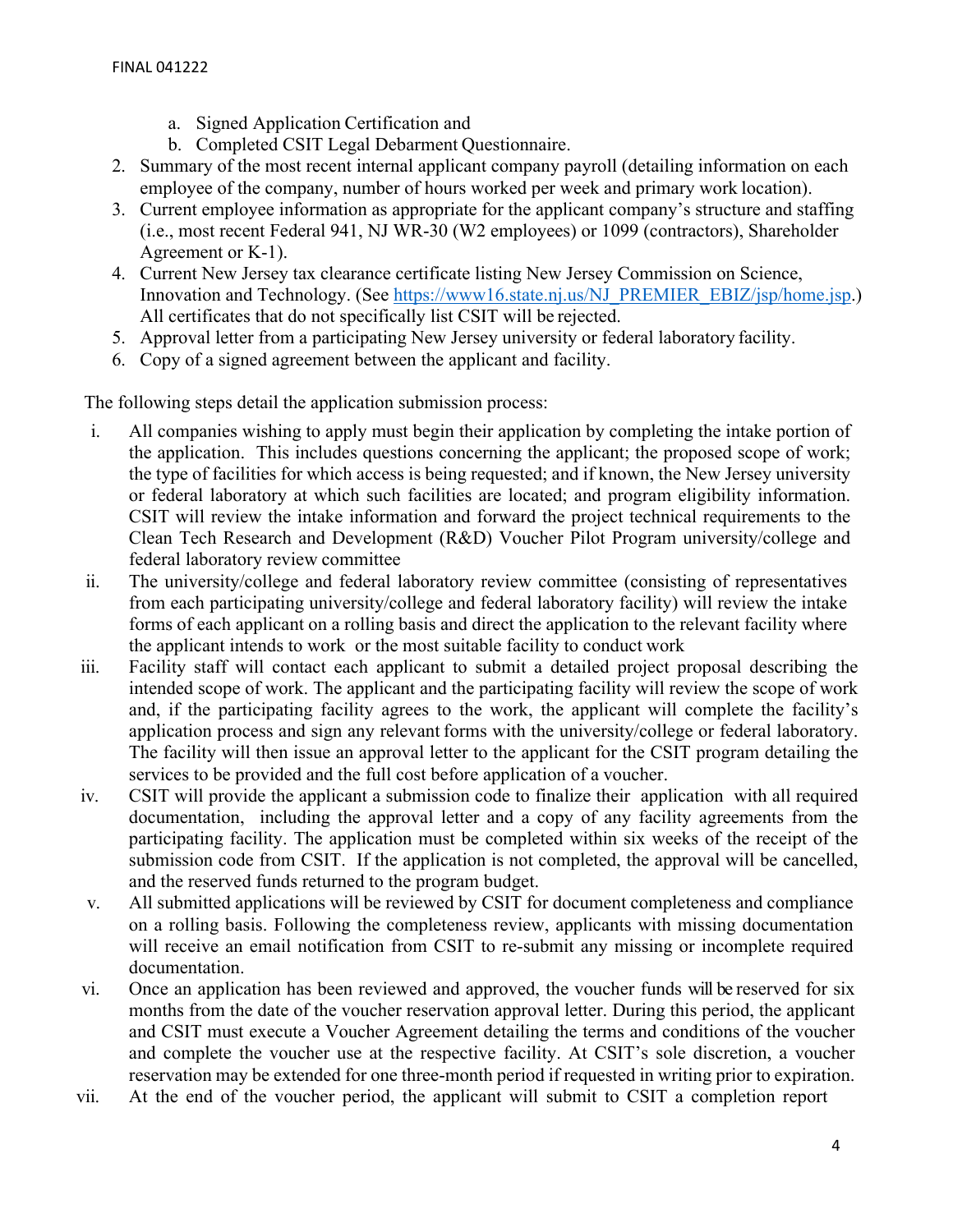detailing the scope of work achieved during the voucher and an expense invoice detailing the costs expended and services provided.

**PLEASE NOTE:** The online application will enable applicants to provide an electronic Application Certification by uploading a signed PDF. However, if an applicant prefers not to provide an electronic Application Certification, the applicant may:

i. Mail a hard copy of the signed Application Certification postmarked to CSIT at:

Commission on Science, Innovation and Technology Attn: Judith Sheft (Executive Director) 36 W State Street PO Box 990 Trenton, NJ 08625

# **AND**

ii. Email CSIT [\(csitcleantech@njeda.com\)](mailto:csitcleantech@njeda.com) with the subject line: "MAILED Application Certification Clean Tech R&D Voucher Pilot Program – Round 2" indicating that the certification document has been mailed. Only the signed CSIT Application Certification maybe mailed. The rest of the application must be submitted through the online system.

If an applicant chooses to mail a hard copy of the application certification, the application will only be considered complete once the original signed CSIT application certification is received by CSIT.

**PLEASE NOTE:** Due to COVID-19, it may take longer than usual for applicants to obtain certain State documentation, such as the New Jersey Tax Clearance Certificate. If an applicant has attempted to obtain but has not received documentation, the applicant must provide CSIT with correspondence or receipts that demonstrate the attempt to obtain the documentation.

# **Fees**

No fees will be collected by CSIT for this program.

#### **Additional Information**

#### Other Terms and Conditions

For two years from the date of the Voucher Agreement, employees and consultants who continue working on the project must conduct all of their work in a New Jersey location. Failure to comply will trigger a requirement that the applicant make full re-payment of the grant award.

All Voucher awardees must annually report economic impact data to CSIT upon the completion of the project for a period of two years, as will be outlined in the Voucher Agreement and by submitting an Economic Impact Questionnaire provided by CSIT.

All voucher awardees are asked to commit to participate in future CSIT/NJEDA/BPU alumni activities, such as serving as a panel member or participating in interviews.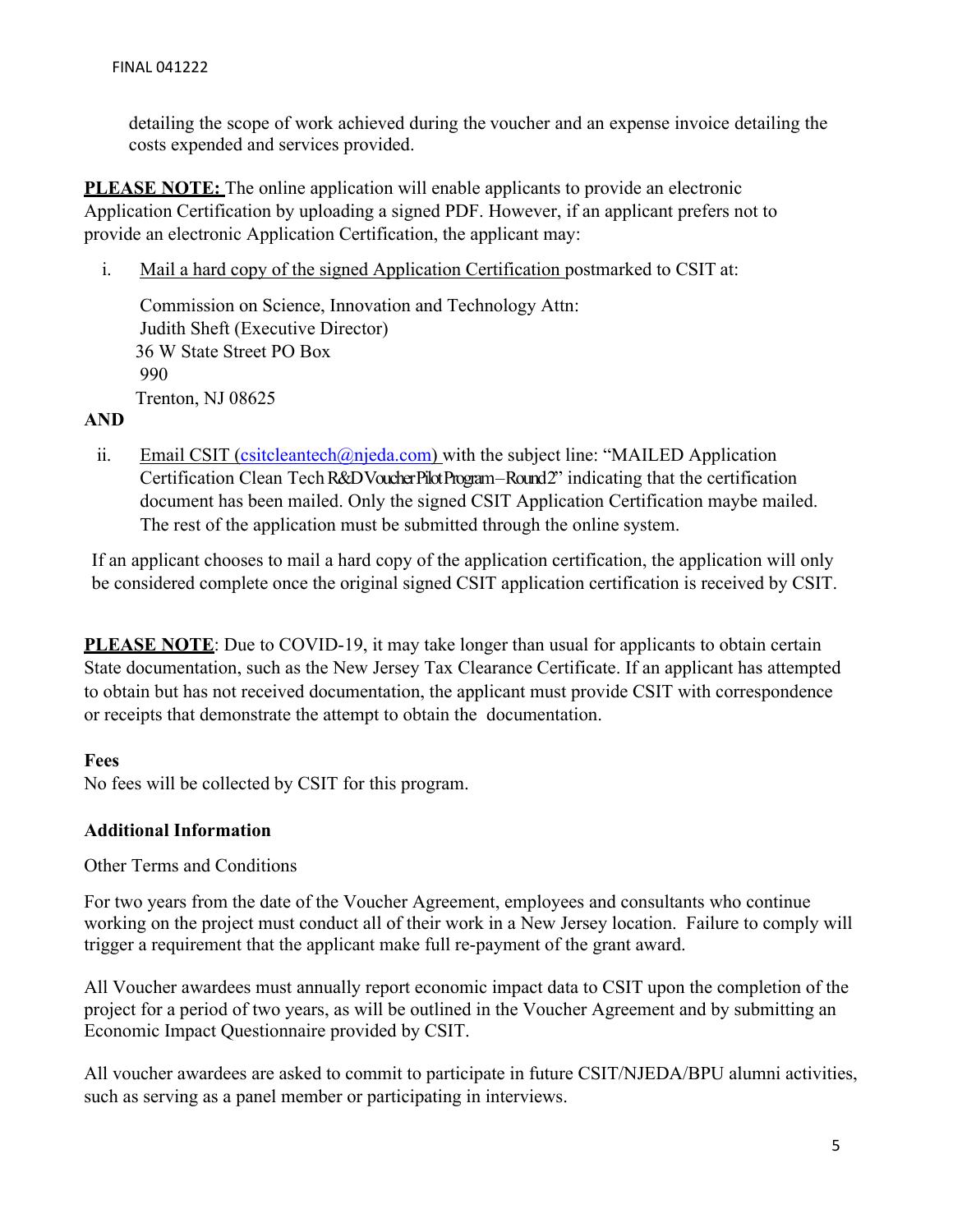Confidentiality

Applications received will be reviewed only by staff of CSIT, NJEDA and participating university facilities. All applications submitted will be subject to requests for disclosure, including but not limited to, requests pursuant to the Open Public Records Act ("OPRA")

N.J.S.A. 47:1A-1 et seq. If the applicant believes that information contained in its proposal merits confidential treatment pursuant to OPRA, any such purportedly confidential information submitted to the Authority must be specifically identified and marked by the applicant as such.